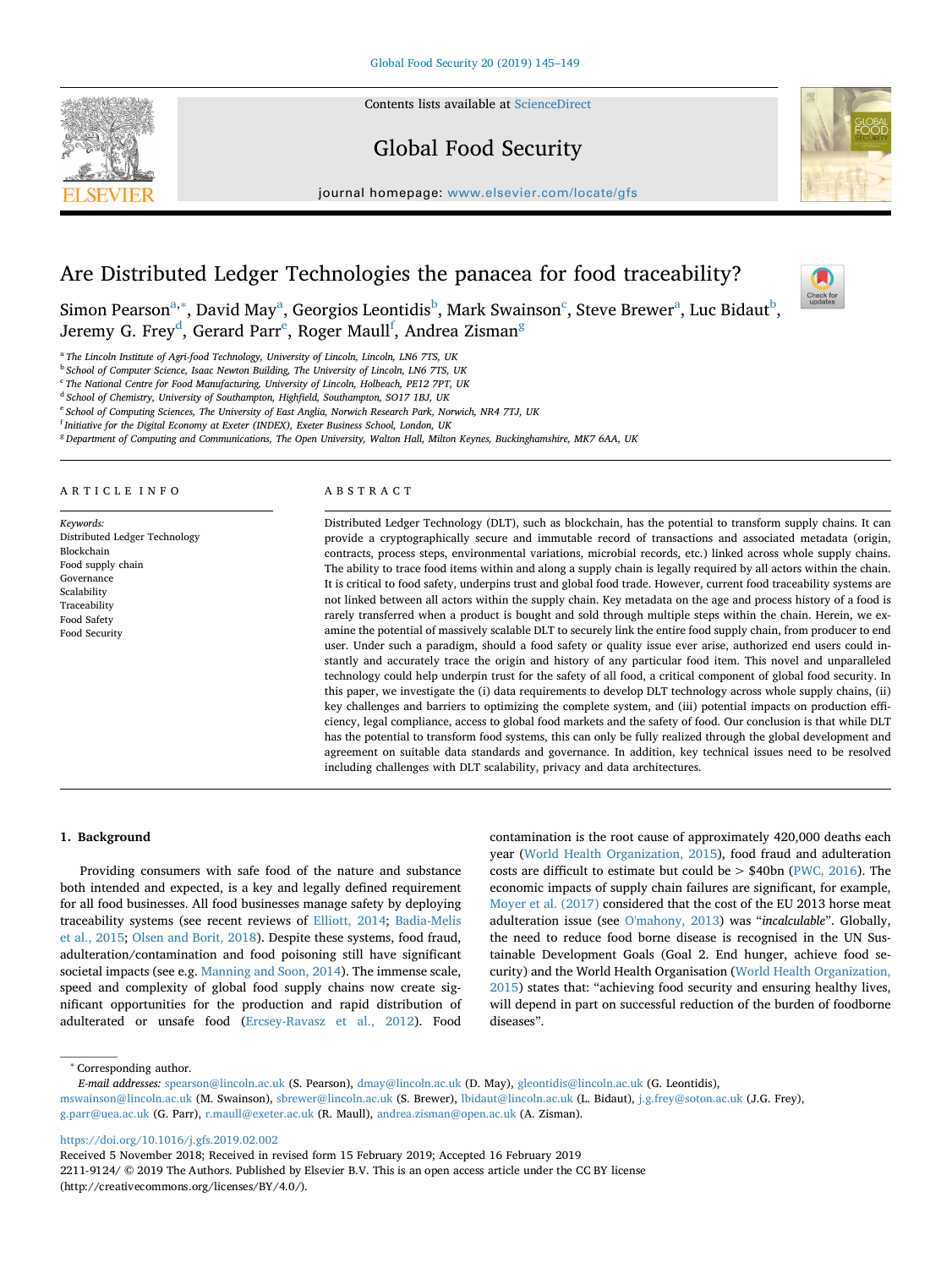## **2. The importance of traceability in food safety**

Effective traceability systems that minimize risk are recognised as a critical tool to assure food safety ([Aung and Chang, 2014\)](#page-4-9). International food traceability standards are set through the joint FAO and WHO Food Standards Programme – the Codex Alimentarius Commission. The principles of food traceability are laid out in CAC/GL 60–2006: "The traceability/product tracing tool should be able to identify at any specified stage of the food chain (from production to distribution) from where the food came (one step back) and to where the food went (one step forward), as appropriate to the objectives of the food inspection and certification system" [\(CAC, 2006](#page-4-10)). The adoption of these principles is underpinned by national and international regulation (see e.g. EU Regulation (EC) No 178/2002, and national approaches reviewed by [Charlebois et al., 2014\)](#page-4-11). This pragmatic one up/one down arrangement connects all bound supply chain members as all actors know who their suppliers are and where their product is sold. However, reliance on the one up/one down approach still leaves the supply chain vulnerable, as many food products have complex multi-step vertical and horizontal branching supply chains (e.g. multiple ingredient products). In addition, one up/one down traceability can be easily lost in commodity products that are blended (e.g. milk from multiple farms in a dairy) or dissected and mixed through the supply chain (e.g. animals for meat production). With such complexity, it soon becomes impossible to verify the provenance and quality standards of specific products. In addition, the food industry is still largely reliant on paper records, with limited amounts of these ever being captured into a computerized and searchable format. Poor transparency through multiple supply chain steps can promote or conceal fraud.

#### **3. Distributed Ledger Technology and blockchain**

Distributed Ledger Technologies (DLT, [Walport, 2015;](#page-4-12) [Maull et al.,](#page-4-13) [2017\)](#page-4-13), such as the various implementations that also comprise Blockchain, where data resides on ledgers (a log of transactions) but cryptographically connected in chains of blocks, is proposed as an additional solution to the above challenges, allowing regulators, consumers and businesses potentially to instantly access the whole supply chain of any food and drink.

Ledgers are replicated (distributed), with identical copies held by all system users. New data is only added to a ledger by consensus, when all users agree the data is accurate. Any attempt to alter data by a single user will be transparent to all users, in theory, creating immutability. Early prototype systems are starting to emerge for dedicated application within the food supply chain (e.g. [Tian, 2016,](#page-4-14) [2017](#page-4-15); [IBM Food](#page-4-16) [Trust, 2018](#page-4-16), [Mao et al., 2018](#page-4-17)). In addition, twelve of the biggest global food companies have been adopting the use of blockchain to support how industry tracks food in the world; examples of these companies are Walmart, Nestle, Unilever, Tyson Food, Driscoll's, and Dole Food ([Forbes, 2018\)](#page-4-18).

[Fig. 1](#page-1-0) illustrates the application across a whole food supply chain from farm through to cooking by the consumer. Each member of the chain (farmers, food manufacturers, hauliers, retailers and consumers) may have access to a full copy of the ledger, data is sent to the ledger by all supply chain actors, but is only accessible to others by permission. The data is gathered in coherent "blocks" that are connected together with immutable encrypted keys. With permission any actor in the chain can see the complete provenance of a food item as it moves up and down the supply chain, as well associated metadata (temperatures etc). In addition, regulators would have a "read only" access to the ledgers giving them instant access to the complete provenance of any particular food item, across multiple international actors. The data connectivity, speed of access and its immutability provides, in theory, a step change in food traceability, even enabling regulators to instantly unravel multi component products (e.g. in [Fig. 1](#page-1-0) where animal protein is mixed with grain based products).

Technically, blockchain is a distributed database that records peerto-peer electronic transactions permanently, so that transactions can only be accessed, inspected and updated. Blockchain uses cryptographically secure keys to link all transactional elements of a supply chain, putting trust directly in the network and avoiding the need of central trust institutions. The trust in a blockchain is applied to data, services, processes, identities, business logic, or any digitalised asset. More specifically, a blockchain is a place in which data can be linearly stored semipublicly in a container (in a block). Anyone can verify that the data has been placed in a container, but only the 'owner' of the data (the one who added the data) can unlock the content of a container by using private keys.

The chain of keys resides in ledgers that, providing they are widely distributed (cf. Distributed Ledger Technology - DLT), prevent any malevolent actor from defrauding or manipulating data. Any person or company participating in a DLT system has access to their own replicated copy of the ledger, new copies of the ledger are only available when sufficient numbers of actors within the system agree that the data in the ledger is correct (consensus). Ledgers are modified and built upon only by the consensus of all actors in the chain, and any attempt to manipulate ledgers at any point would be seen, in theory, across all members of the chain. The consensus mechanism and transparency underpin trust. The chain can also contain encrypted keys to additional metadata (e.g., temperature, provenance data, etc.) that sit on or off the ledger, but which has been collected to further document food safety. Encrypted keys provide proof of data adulteration: any digital data set generates a unique key, when tested the same data set will always generate the same matching key as long as it has not been adulterated. Adulterated data may provide evidence of adulterated food. In addition, smart contracts can reside on the ledger, including machine executable contracts. For example, the ledger could contain reconciliations of how a batch of food has depleted through manufacturing. This can evidence non-adulteration, since any batch should deplete to zero during production of next stage food items and cannot have a greater mass than

<span id="page-1-0"></span>

**Fig. 1.** A schematic diagram demonstrating the flow of data within a food supply chain connected by distributed ledger technology.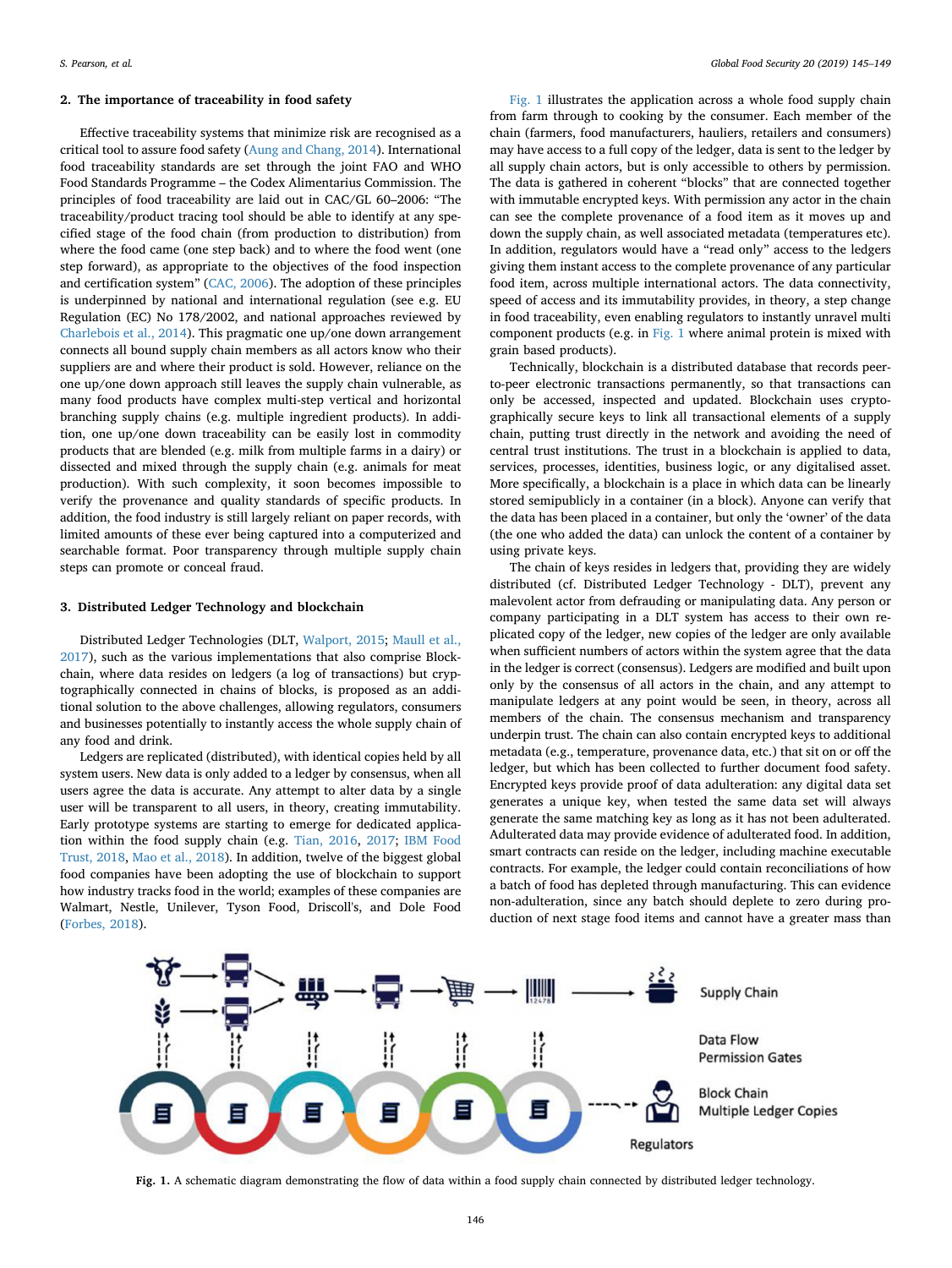the incoming component mass minus losses and waste.

The immutability of a securely linked blockchain could in theory be a *panacea* for food traceability record keeping that could either evidence adulteration at any stage of the production and distribution pipeline or accelerate high fidelity tracing and resolution of food safety issues. Effectively all records required for food traceability are kept as replicated digital records of linked transactions across whole supply chains. While it could not prevent malign actors from changing batches prior to or after data being recorded on the blockchain, or the use of incorrect data, it would still provide a powerful deterrent to more traditional fraud mechanisms. The DLT deterrent to food crime is that the records are in theory immutable and open to all actors, with permission, to the ledger. All actors within a global supply chain can identify and report malign actors and immutable records provides a safer basis for public prosecution or private sanction. DLT therefore helps secure the evidence chain, it does not replace any of the industry and regulatory standard procedures (e.g. audit, risk management, food forensic investigation) required and widely adopted to control fraud and adulteration (see [Elliott, 2014;](#page-4-0) [Manning and Soon, 2014](#page-4-3)). It prevents malign actors from concealing their actions by changing records.

However, the consensus process, whereby actors verify the quality of each other's data prior to accepting it within a block, develops a higher degree of supply chain trust. Malevolent actors could be rapidly exposed and sanctioned in a more open supply chain ecosystem. The management of sanctions should, in our view, require careful governance. There is a real risk that innocent parties might be incorrectly sanctioned by other actors in the supply chain, or disproportionate penalties might be applied to defaulters. Unsubstantiated allegations can easily arise in high speed and volume market places, where quality standards can be subjective. In these instances, clear public and private governance rules and processes, that include guidance on confidentiality and data ownership, are required; an ultimate sanction might be to exclude a supplier from the DLT (and therefore their product from the food chain), though all entities have a clear legal right to their own defence.

Blockchain and DLT should accelerate the tracking and tracing of biologically variable food across complete, even global, supply chains, thus markedly improving the management of quality issues and serious breaches in safety (food poisoning, adulteration, contamination). Rapid and high fidelity tracking and tracing of whole food across supply chains (beyond one up/one down) will provide the most significant global impact of DLT; when food safety issues occur, societal impact is reduced by rapid and co-ordinated action to contain risk. DLT enables both high speeds backward (to verify provenance of products within a batch) as well as forward traceability (to verify where a high risk or faulty product may have been used elsewhere within the supply chain). Like all traceability systems it is pragmatically limited by process steps within the food chain (e.g. product mixing to make blends, batch disaggregation), but even with blended or disaggregated products high speed tracking, plus ready access to metadata, creates time for operators to isolate and manage risk.

An alternative method to DLT that links global food traceability would have all actors depositing their information on a single, or few, regulated ledgers. This ledger could in theory connect supply chain links in secure blocks (aka blockchain, but with a single ledger). However, this single trusted party does not exist in the food chain and, even if it could be envisaged and we do not discount it, it would have to be as global as the supply chain – this seems highly unlikely to be achieved in the current market.

#### **4. Permission**

It is clear that speed of detection and reaction is critical to the management of safety issues in the food supply chain. The current "one up/one down" legislative standard is slow, requiring multiple actors in unison to track products through their individual safety systems. While

food regulators have the power to compel all actors within a supply chain to report the provenance and safety assessments of any food as it flows through the supply chain, such requests for information are only made in exceptional circumstances and in the interests of public safety. Private companies do not have the same power as food regulators: their access to confidential data can only be granted by the consent of all other actors in the chain, and in a step-by-step backward process down and across the whole chain. On this basis, only a "permissioned" blockchain architecture (see [Swanson, 2015](#page-4-19)) such as that enabled in the Hyperledger fabric ([Hyperledger, 2018](#page-4-20)) or the BigChainDB system proposed by [Tian \(2017\)](#page-4-15) could be suitable for complex global food supply chains, whereby access to data along the chain can only be granted by permission of the data owners. Private companies are obligated to keep key data confidential. They could in-advertently breech anti-competitive trading regulations if they reveal confidential information of trading activity to and between competitors. It is clear, therefore, that international standards and guidelines are required to agree what data is stored on a food blockchain register, the consensus mechanism, confidentiality and how other people have access to it. These standards should also define how the data is owned, used and stored, and by whom, within the chain. For example, it is in the public interest for regulators to "mine" whole supply chain data for food safety surveillance and monitoring, but unless food specific "data access standards" are developed, privacy provisions would in effect limit the potential of DLT for private companies to little more than what they can already achieve without blockchain technology. Data access standards are needed to define what data (e.g. provenance, not price) can be obtained by - and by consent from - any actors within a supply chain. Global blockchain standards for all industries are now being developed by the ISO Blockchain (TC 307) initiative. However, these are not industry specific and food standards need to be developed as an addition to this ongoing international process.

## **5. Could "blockchains" block access to markets?**

While blockchains can document and connect complex global supply chains, the IT infrastructure required to operate and maintain the system might prevent access to markets for new users or food suppliers. The systems could, in effect, become a technical barrier to trade, thus reducing market competition and access (i.e., those that are not in the chain cannot participate). It would be unacceptable if "blockchain" effectively blocks and constrains access to the global food supply chain. This is a tangible issue for any smaller producers in both developed and developing countries who may wish to export product into global markets. Conversely resolution of these technical barriers provides an opportunity for new entrants, since food trust is enhanced. It is critical that access to blockchain technology be kept simple, low cost, and easy to implement and deploy. This requires global standards for data encryption, DLT architectures and access. Agreed standards are needed to enable the sharing of data across digital platforms and within supply chains. Developers are clearly aware of this issue and the Linux Foundation Hyperledger fabric, which uses open source blockchain has a strong focus on simple API (Application Programming Interface) development. However, the creation of international standards is cumbersome and requires considerable commitment from all sectors in the chain.

## **6. Scalability**

Blockchain technology is best known as the system that underpins BITCOIN and other cryptocurrencies. It is well known that BITCOIN platform maintenance, in particular mining, requires a huge amount of computational resource and is estimated to consume up to 43.9 MT of  $CO<sub>2</sub>$  per annum ([Foteinis, 2018\)](#page-4-21), equivalent to that consumed by 6.8 M European citizens. These challenges demonstrate potential scalability issues in large supply chains. Blockchain applied to the food system will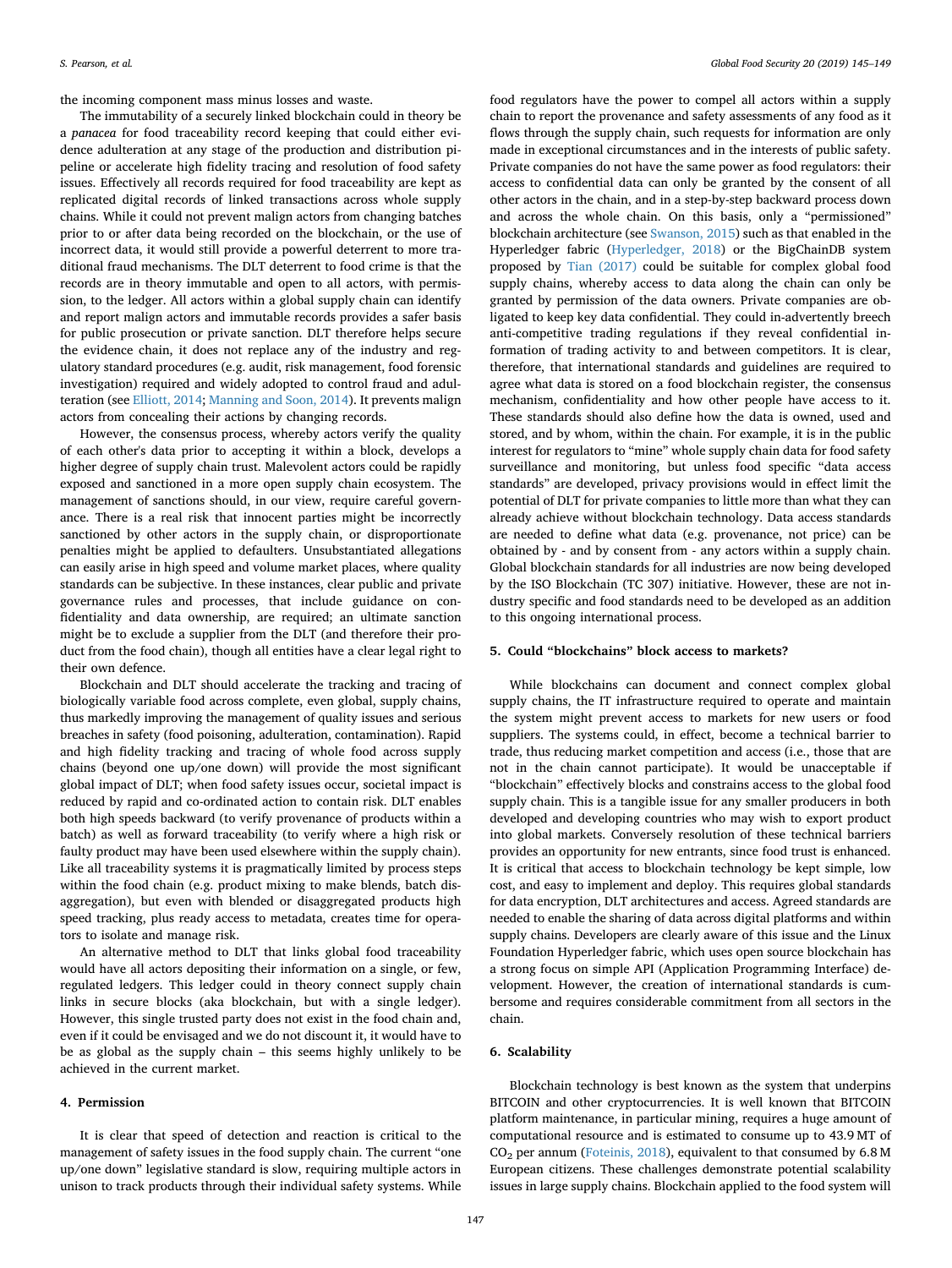not require the mining associated with BITCOIN, but the data scale could be significant. The global food supply chain is vast, not only involving primary producers (the Food and Agriculture Organisation FAO) estimates that there are about 570 M farmers globally), but also involving their suppliers, logistics companies, food manufacturers, retailers, restaurants, and consumers. In addition, many food products comprise multiple ingredients, generate huge amounts of metadata (e.g. cooking and refrigeration temperatures), and require support from secondary supply chain providers (e.g. refrigeration companies, audit and assurance companies, food processing equipment, labelling companies, etc). By crude comparison with global individual data platforms such as Facebook and similar, we estimate data in the food supply (block)chain could eventually reach Petabyte scale per year. The data scale is a function of the number of system users (nodes), since each node would have its own replicated copy of a ledger that could link thousands of transactions.

In order to illustrate the data scale, consider each person in the UK (68 m people) completing and recording in DLT the consumption of 5 pieces of food each day. Assume that data is stored in a block restricted to 1 MB of new information (256 bytes per transaction), and that the chain renews and adds a new block every 10 min (aka the Bitcoin block generation rate). In this case, 85 GB of data will be generated per day and 31 TB of data will be generated over a year. If we expand the chain to include 5 prior steps (i.e., farmer, farm logistics, food manufacturer, logistics and retailer), but assume a compression ratio (as food moves down the supply chain in large batches and not as individual items) of 1000 per unit of food sold in the retail chain, again with no metadata attached, the supply chain ledger would generate an additional 155 GB of data per year.

This theoretically large ledger would need to be refreshed, transmitted or cloud replicated globally to all DLT nodes in the system every 10 min (as each block is generated). Clearly, these data calculations are highly speculative, but do indicate the potential scale challenge in applying blockchain to the food industry. We see this as a key technical challenge. Moreover, different architectures are emerging that attempt to resolve this issue [\(Tian, 2017](#page-4-15); IBM Food Trust) but clearly multiple standards need to be interoperable otherwise they become a barrier to trade. This analysis emphasizes the need for more research on optimizing the scalability whilst maintaining interoperability of blockchain architectures for food. A recent review cited a lack of scalability research as a concern for the whole of blockchain technology per se [\(Yli-](#page-4-22)[Huumo et al., 2016](#page-4-22)). Our analysis emphasizes the need to prepare for significant data scale.

Given this complexity, it is likely that blockchain solutions will first emerge in niche, controlled or high-risk areas of the supply chain, where the technology may have the most significant impact. An example of a controlled supply chain might be where a retailer with significant scale requires suppliers to use a dedicated DLT system for food traceability. The governance of this controlled chain is led by a consortium including the retailer, suppliers and IT/DLT provider. It is quite likely that this approach will create an initial stimulus to use blockchain in global food chains. Whilst this may provide a competitive advantage for the controlled chain members, there is a risk/likelihood that different retailers will adopt different standards resulting in a number of multiple inoperable DLT silos emerging. This would increase supplier costs (maintaining multiple ledgers), constrain regulator ability to operate and potentially become a barrier to trade.

Technical barriers to trade are significant in the context of global food security. It would be unacceptable to deny farmers, or any supply chain actor, in both developed and developing countries access to a supply chain based on the need for specific and perhaps complex digital infrastructure. Overcoming these challenges, by enabling access to DLT via low cost hardware (smartphones/tablets) and software independent of farm size and suitable for all farmers and small holders, is essential. Pragmatic, low cost and accessible DLT that enhances supply chain trust and trust worthiness will enable trade. This is because all actors within

a chain can rapidly establish provenance and view linked metadata that includes accurate records of food origin and quality (e.g. temperature, quality, audit and product age data). DLT could catalyse and potentially disrupt global food trade and access. Improved trust and transparency democratise, widen access, simplify, reduces cost (e.g. need for third party audits, lower waste, fewer supply chain links etc), increases supply chain efficiency and protect consumers. In theory consumers can view the provenance of their food back down a supply chain (so they self-select product based on experience), whilst farmers could view the route their product has taken up to the consumer. Self-selection and repeat purchase by consumers of specific farmers product enabled by increased transparency rewards producers on the basis of performance. This transparency increases equity through the supply chain since there is a clearer and more open understanding of how value is added through a products life cycle.

It is clear that the food sector will need to rapidly consider how to adopt DLT across the supply chain. Ultimately application will be a consequence of a pragmatic approach to data scale balanced against both risk and trust. If controlled chains (e.g. retailer led) exist with high levels of trust, for example embedded by long term trading relationships in a highly regulated environment (e.g. abattoirs), then a DLT structure with relatively low numbers of ledger copies (nodes) and simple consensus rules would be appropriate. However, in chains with more limited prior relationships or fewer audit and regulatory controls then wider ledger distribution (high numbers of nodes), with more robust consensus arrangements and cryptography might be necessary.

#### **7. For how long do we need to keep the data?**

In the EU legislation, there is no set time or legal minimum for how long food safety, quality and legal records must be kept. Different countries may even take different approaches. However, it is important to consider the length of time over which a food might be consumed, i.e. the durability date (typically a "Use-By" or "Best Before" date), and also the need to provide information should a related complaint be raised at any later stage. In the UK for example, best practice laid down in the Food Industry Guide to Good Hygiene Practice Wholesale Distribution [\(Food Standards Agency, 2007](#page-4-23)), recommends that product records are kept for a minimum of three years. Even more conservatively, many retailers look to keep their records for up to seven years from sale. At present, there is no obvious economic - or legal value in retaining records for periods greater than any likely statutory period, added to which the cost of doing so may become burdensome to businesses. However, and in theory, blockchain systems by themselves can provide immutable and permanent records. The challenge in recovering data will then be mainly associated with possible changes in trading relationships between partners. For example, in a permissioned ledger, a supplier may not be willing to open their chain to a customer or the supplier may cease trading with the buyer. Changes in business relationships may, therefore, break the "permanent" digital chain. To overcome these issues at regulation level, a system may be required that provides a "golden key" for regulators to recover information from the chain regardless of whether the initial permissions are still considered in effect or not. In addition, it is highly likely that more proprietary metadata (cooking temperatures, microbiological results, etc.) will be held off the chain and coded by encrypted keys to show that it has not been altered. Due to technical obsolescence (e.g. of the support, communication or coding mechanism), it is quite likely that such links will cease to be available over time, and data standards are, therefore, required to ensure that data is correctly archived and remains available for agreed durations post-marketing of any food item.

#### **8. Who would/should/could Own(s) the food blockchain?**

The data platform necessary for a food industry blockchain will require major investment in substantial IT developments and